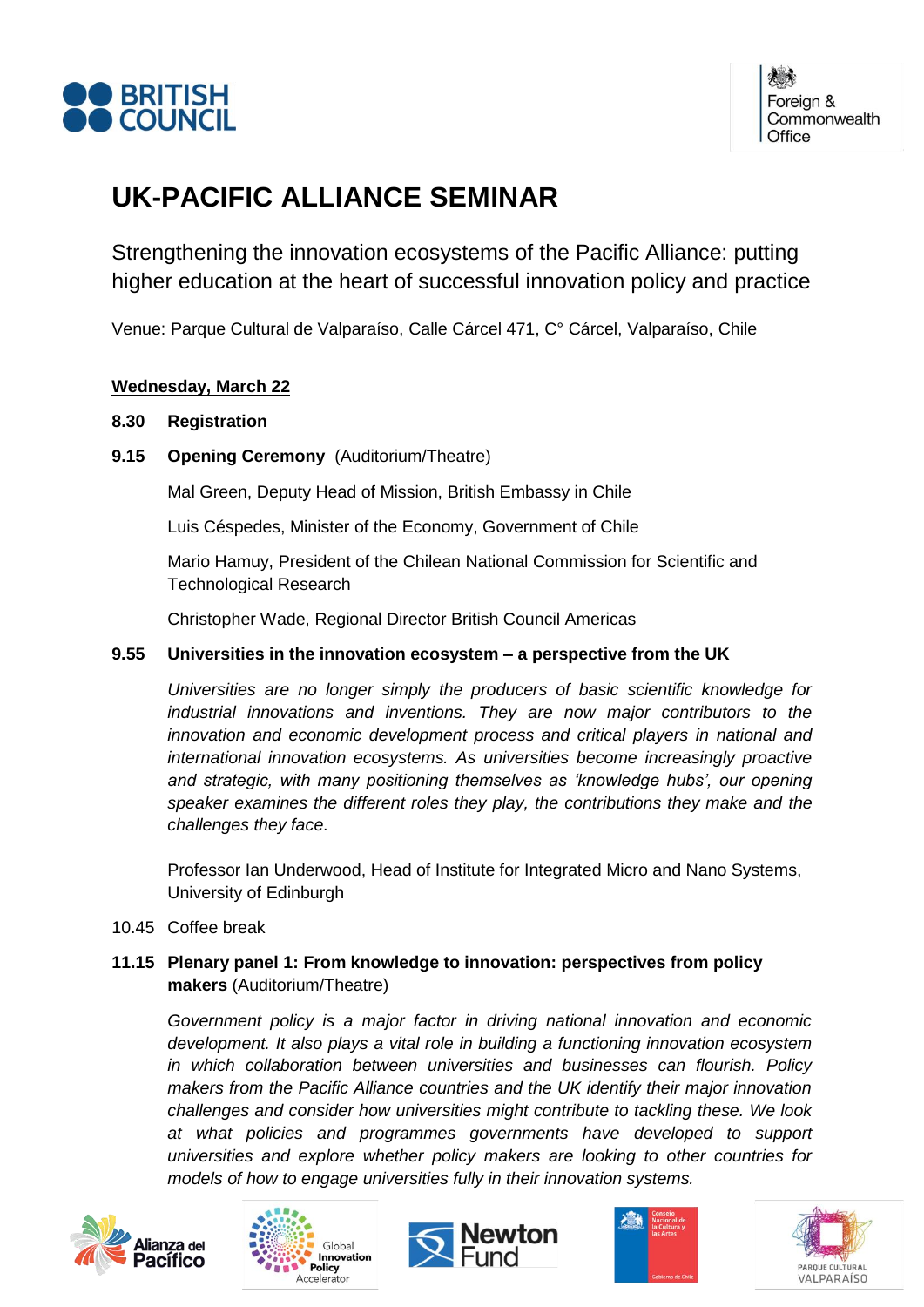

Peter Cozens, Lead Latin America, Global Science, Innovation and Knowledge Economy, UK Department for Business, Energy and Industrial Strategy

Teresa de Leon, Technology Commercialisation Director at the Mexican National Commission for Science and Technology

Julian Pontón, Director of Technological Development and Innovation, Colciencias, Colombia

Marcela Angulo, Head of Development of Technological Capabilities, Chilean Economic Development Agency-CORFO

Jorge Arévalo, Director of Policy and Programmes, Peruvian Council for Science, Technology and Innovation

Benjamin Reid, Head of International Innovation, Nesta

Moderator: José Miguel Benavente, Division Chief of the Competitiveness and Innovation Division of the Inter-American Development Bank

#### 13.00 Lunch

## **14.15 Plenary panel 2: From knowledge to innovation: perspectives from higher education and business leaders** (Auditorium/Theatre)

*Universities and businesses are the two major players in national innovation ecosystems. The links between them are numerous and complex across the innovation process. University-business relationships work within national policy contexts; many also work beyond these in a global context. Panellists from universities and business discuss key challenges in working together to deliver innovation. We look at how some of the challenges are being addressed and ask whether policy makers could better support university-business collaboration. We consider how universities and businesses can use their international connections to inform and support their contribution to the innovation challenges of the economy and society.*

Mireya McKee, Senior Associate Consultant, Isis Enterprise, Oxford University Innovation

Patricio Núñez, Director of Community Engagement and Industry Liaison Office, Universidad Técnica Federico Santa María

Bernardette Klotz, Managing Director of Alpina Research Institute of Colombia

Maria Isabel Mascorro, Director of Technology Transfer and Innovation and Development, Autonomous National University of Mexico-UNAM

Moderator: Hernán Araneda, Director of Innovum, Fundación Chile

16.00 Coffee break









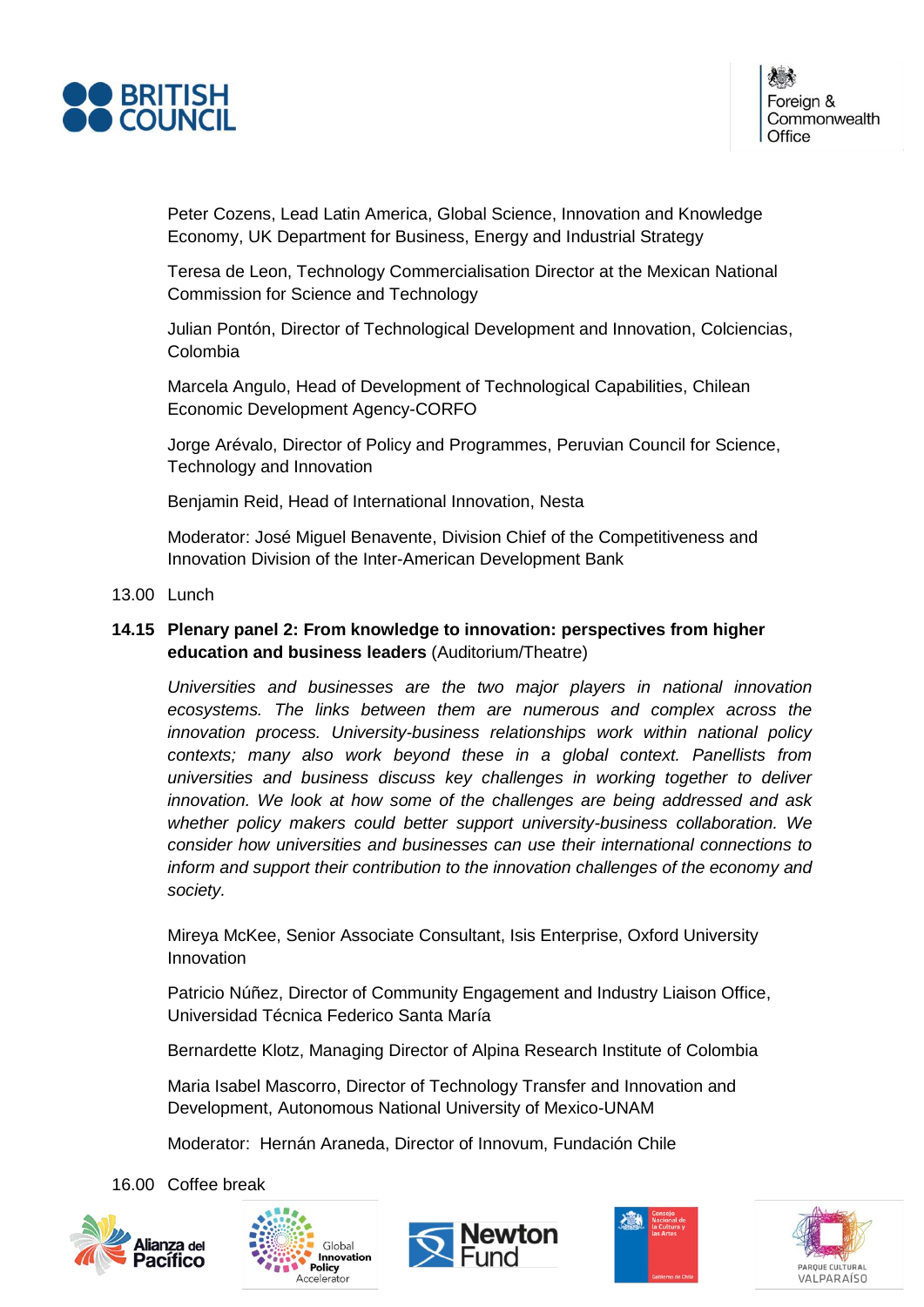

## **16.30 Parallel panel 1: Universities at the heart of innovation: changing university cultures, skills and systems** (Study Room/Sala de Estudios)

*As universities and education institutions become increasingly critical players in innovation ecosystems, their roles and contributions are rapidly expanding. Delivering these effectively requires new institutional cultures, skills and structures. Panel members focus on how these are being developed across different countries, consider what can be learned from these and explore some of the key challenges for the future:*

1. Incentivising research with impact – explores how funding mechanisms are being used to motivate academics and institutions to produce research that has real impact on innovation for economic and social development

Cliff Hancock, Higher Education Funding Council for England

Teresa de Leon, Technology Commercialisation Director at CONACYT

2. Developing skills for innovation – explores how universities and technical institutes are developing business and entrepreneurial skills and mind-sets in individuals and teams. How are they responding to industry-specific needs for specialized human capital for innovation?

Ali Mobasheri, University of Surrey

Hernán Araneda, Director of Innovum, Fundación Chile

3. Building institutional cultures – explores what mechanisms are being developed within universities and among universities to foster disciplinary and cross disciplinary entrepreneurial cultures for innovation

Paul O´Toole, Managing Director, iCubo, Universidad del Desarrollo

Barbarita Lara, Experience of Royal Academy of Engineering´s Leaders in Innovation Fellowships programme

Moderator: Pat Killingley, International Higher Education Consultant

# **Parallel Panel 2: Universities at the heart of innovation: strengthening university links in the innovation ecosystem** (Library/Biblioteca)

*Universities have long been central players in innovation ecosystems but as those systems grow increasingly complex with many more players, the need for knowledge exchange between universities and those players has become a critical factor in innovation. Success relies on integration and collaboration and the building of relationships in which both sides learn how to work with each other. Often, these relationships span international as well as national innovation systems, as universities, businesses and governments strengthen their international ties. In this session, panellists look at how knowledge is being exchanged 'on the ground' between universities, businesses and other players in the innovation ecosystem.* 









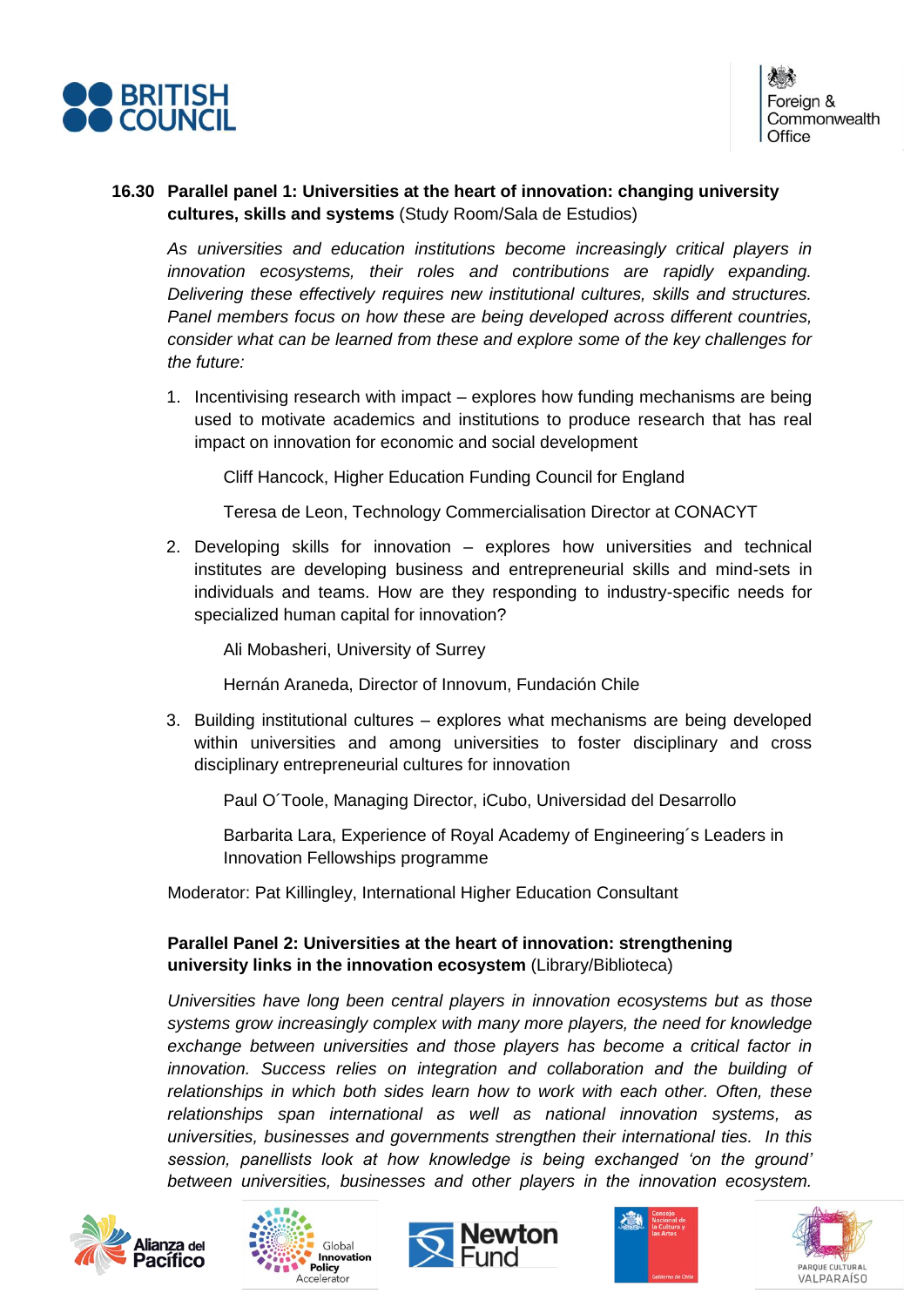

Foreign & Commonwealth Office

*They present a range of different models and structures designed to encourage and support knowledge exchange and explore how effective these are.* 

Case studies are:

- 1. Satellite Application Catapult Centre-UK (Veronica Bravari)
- 2. Centre for Research in Advanced Materials-CIMAV Mexico (Francisco Aguirre)
- 3. CreativeWorks London and the Knowledge Transfer Network-UK (Tarek Virani)
- 4. Camnexus and Cambridge Enterprise-UK (Jessica Ocampos)
- 5. Office of Knowledge Transfer and Development, Catholic University of Chile (Alvaro Ossa)
- 6. Technological Centre, National Engineering University of Peru (Alonso Tenorio)

Moderator: Alberto Saracho-Martínez, Managing Director, C230 Consultores

- 18.15 Closing of first day and logistical information (Auditorium/Theatre)
- 18.20 Reception
- 19.00 Concert by internationally acclaimed Chilean band Inti-Illimani
- 20.00 End of activities first day









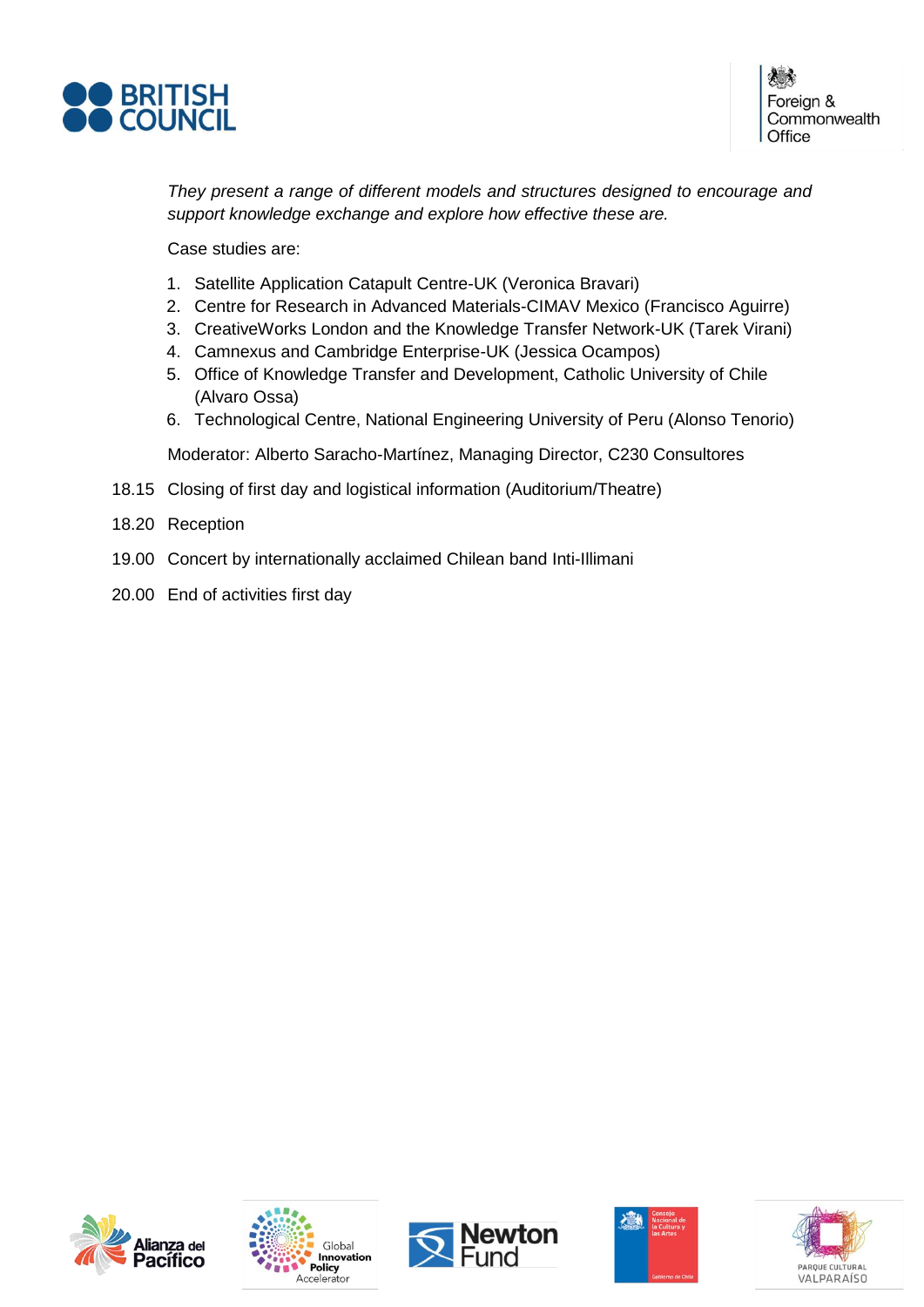

# **Thursday, 23 March**

*Day 2 programme consists of working group sessions plus a final plenary session. Working group sessions aim to build from first day plenaries and create a route-map of collaboration for the future. Workshops will be highly participative and include contributors from Day 1. Participants will be tasked with developing an agenda and practical plans for next steps. These to include identifying priority areas to address, who will be involved (including collaboration across the PA and UK), how work will be taken forward, a timescale*. *There will be three sessions (A, B, C), as time-tabled below.*

## **All workshops will take place in the "Transmisión" building.**

### **9.15 Working group sessions A**

Break-out group 1: **Global Innovation Policy Accelerator-GIPA-strand**

*Coordinating government innovation policy across ministries and departments to support a sector or cluster - building on case studies from Mexico and Colombia*

Break-out group 2: **University-business links**

*This workshop looks at how university-business links can be built and strengthened to maximise knowledge exchange. What are the barriers that stand in the way of effective links for universities and employers? What different models and approaches are being used to address these across different countries, both within universities and also bridging between universities and businesses? How effective are these – and can experience and learning from these be used to build a collaborative regional approach? How might this be done?*

10.45 Coffee break

# **11.15 Working group sessions B**

Break-out group 1: **Global Innovation Policy Accelerator-GIPA-strand**

*Reviewing specific roles for universities and colleges in supporting innovation in industry - building on case studies from Peru and Chile*

## Break-out group 2: **Creative Economy**

*The creative economy makes a major contribution to countries' economic and social growth. This workshop looks at how innovation, knowledge production and exchange work in practice in the creative economy. What roles do university/research institutions, other public organisations and clusters of creative activity, such as small and micro creative businesses, play? What are the links between these and how do they collaborate? What can be learned from different countries' experiences? How could that shape future collaboration in this area across the region and beyond it? What steps could be taken to achieve that?*

12.45 Lunch